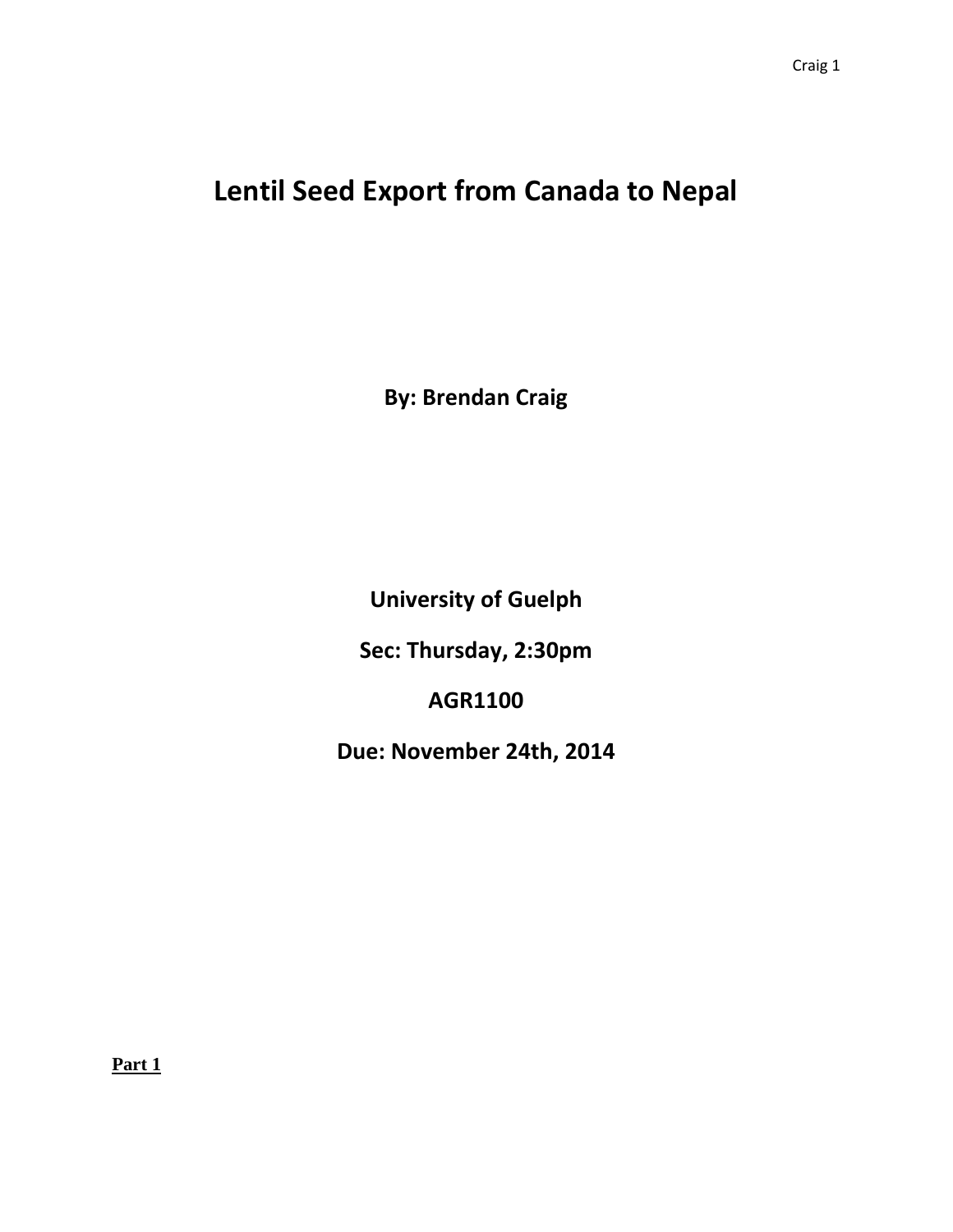*Lens culinaris.,* or more readily known as lentil, could very well be a remedy for Nepal's malnutrition (Thavarajah et al., 2011). Lentil is a pulse crop and legume that Canada has become a very well known country for, with production amounts that rank them first worldwide. (Government of Saskatchewan, 2010). Although there is a wide array of lentil, the most common variety of this crop around the world is red lentil. The name 'red lentil' is derived from the colour of the plant's leaves during germination and initial growth stages, and not the colour of its seed coat. Lentil is sold in dry seeds, either whole or split, and has similar taste and texture to green peas (Government of Saskatchewan, 2010).

Lentil germinates best in cool conditions, but certain breeds of lentil may be resistant to increased temperatures (Government of Saskatchewan, 2010). Growing is most effective when the seed is planted and grown in a dark, dry soil with a neutral pH and low salinity levels. Flowering typically occurs approximately 50 days after planting, and the height of the plant at this time ranges from 30-40 cm. In order to make harvesting lentil more efficient, farmers may roll their fields before planting to create a level plot (Government of Saskatchewan, 2010). Rolling a field requires a large cylindrical, heavy barrel, usually made of metal, to compress the soil in which the seeds have been planted. (UK Agriculture, 2010). Rolling the soil after the lentil is planted allows for water and nutrients in the soil to be more accessible to the seedling, offering the plant the resources it needs to grow faster and stronger. (UK Agriculture, 2010).

Different machines and combines may be used to ensure harvesting yields the most seed possible, although this depends on the height of the lentil and the degree to which the plants are tangled together (Government of Saskatchewan, 2010). Lentil's are usually harvested by a harvesting combine, although they can be harvested by hand. (Government of Ontario, 2009). Harvesting by hand is very labour intensive and time consuming. By using a combine, the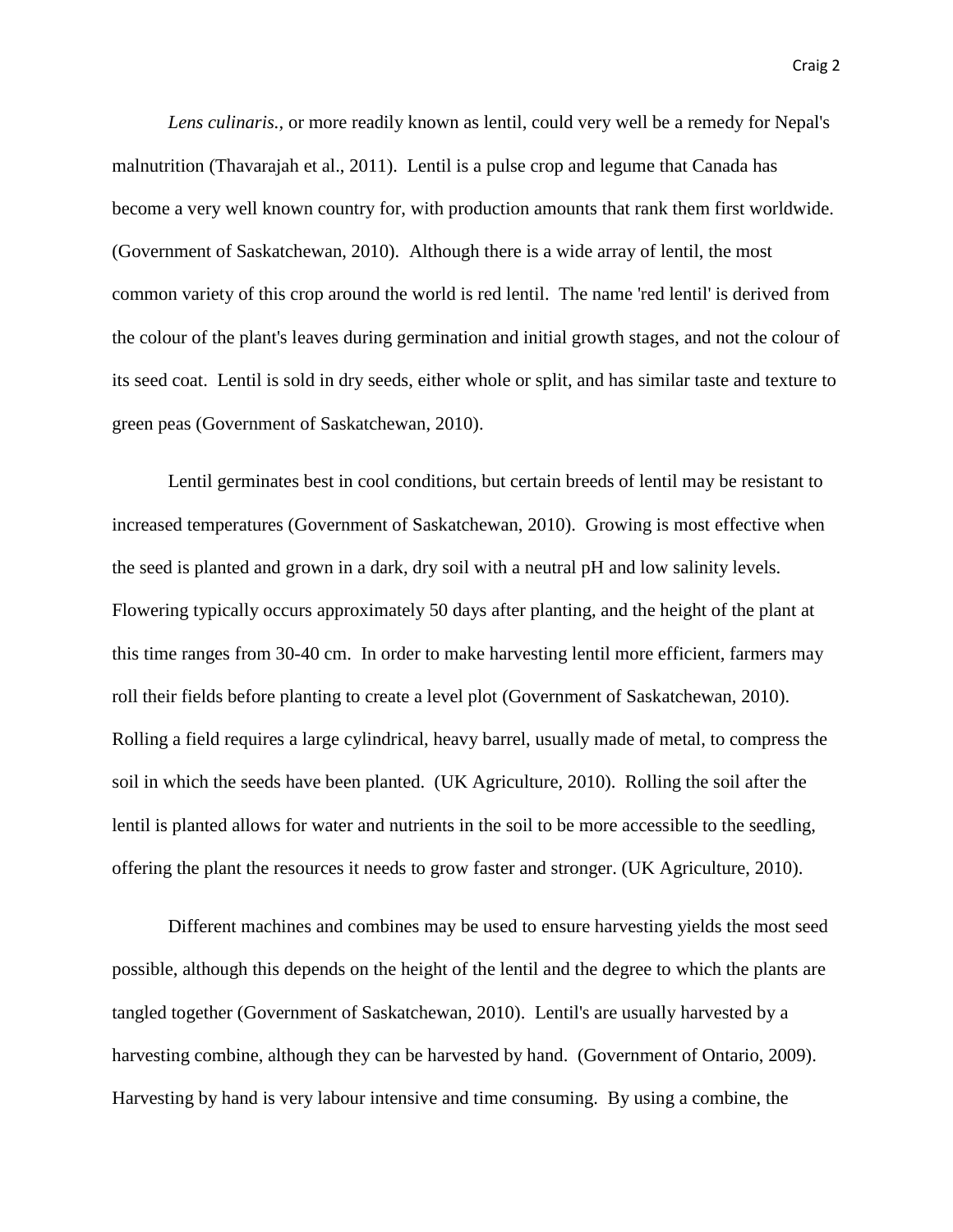harvesting process is sped up drastically. These tractors are very complex machines that send plants through several steps before the plant and the seed have been separated. The mature plants are harvested by cutting them at their base. A series of internal processes happen inside the combine, before the left-over straw from the plant is blown out the back of the combine onto the ground, and the seed is separated into a trailer that collects all of the seed. Once this is done, the seed has to be filtered to remove items such as rocks, dirt and bad seed (Government of Ontario, 2009). Although harvesting is a fairly quick process, the machinery is extremely expensive. Depending on the size of the combine, and whether or not a used model is available to be purchased, prices can range from \$10,000 - \$100,000 CDN. (Kijiji- Saskatchewan, 2014). The price of the combine, along with the price of the land used to farm, manual labour, fuel, fertilizer, and the cost of the lentil seed to be planted are the major costs of lentil production. Other costs include warehouse/storage costs, equipment repair/upkeep costs, utilities, insurance, and other miscellaneous expenses. Fertilizer costs, although still high, would be significantly lower for lentil farmers than if the farmer were to grow other crops e.g. corn, due to lentil's ability to fix nitrogen. Lentil is able to capture nitrogen in its gaseous form from the air, convert it into a solid form, and store it in the soil where it can be accessed by the plant as needed (Government of Saskatchewan, 2014).

Since the prairie region of Canada has such an ideal climate for lentil to grow, the western region grows 100% of Canada's lentil production. (Government of Saskatchewan, 2010). The Canadian province Saskatchewan yields over 95% of Canada's lentil production, with the remaining 5% being produced by its neighbouring province, Alberta (Government of Canada, 2013). Lentil production is on the rise in Canada. In 2013, almost 1 900 000 tonnes of Lentil were produced in Canada, the second highest yearly yield ever, behind 2010's 2 000 000 tonne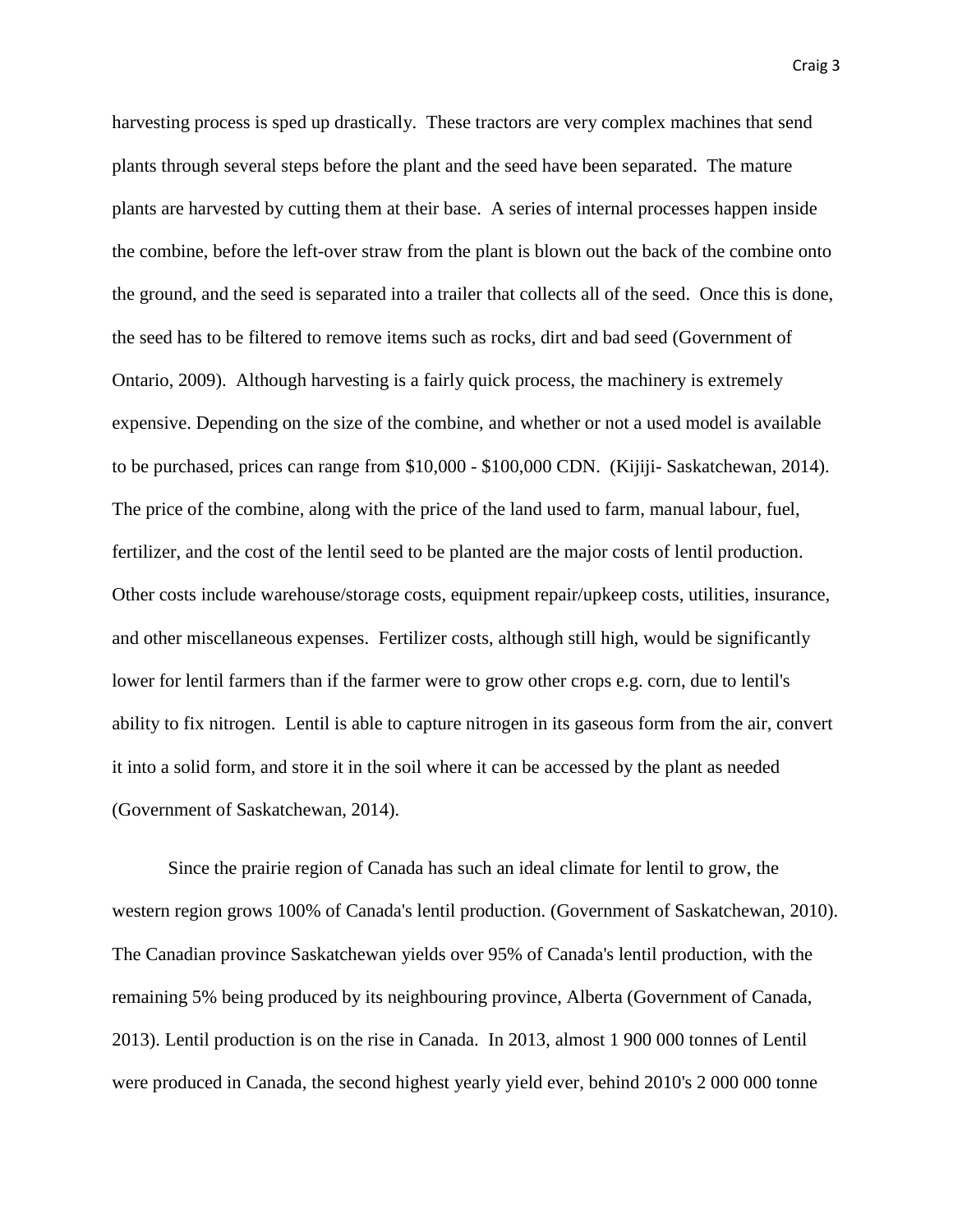output. In 2013, Canada exported over \$825 000 000 CDN worth of lentil to more than 100 countries worldwide (Government of Saskatchewan, 2014). 38% of the lentil distributed by Canada was exported to India in 2013, which is the country that borders Nepal to the south (Government of Canada, 2013).

The trend of lentil production in Canada is heading upward, along with its total exportation. In 2012, Canadian world lentil export totalled 1 147 733 tonnes (estimated \$530 000 000 CDN), while only one year later the amount exported grew by just under 500 000 tonnes, totalling 1 637 743 tonnes (estimated \$825 000 000 CDN). These figures show how quickly the world's lentil market is growing , and how lucrative exporting lentil may be. (Government of Saskatchewan, 2014). In 1998, Canada's lentil production accounted for approximately 13% of the world's total production (Small, 1999). In 2013, Canada produced 47% of the world's total lentil; over 3 times what it used to be less than 15 years earlier (Government of Saskatchewan, 2014). Over the previous 14 years, lentil yields in Canada have risen dramatically due to increases in both research and technology, causing the legume to become an item of major export. In turn, exportation of lentil seeds has created jobs in several different Canadian industries, including farming, technology, logistics, and manual labor, which help Canadian families to generate income. (Government of Saskatchewan, 2010). Some examples of jobs that the increased lentil market has created include lentil farming, farming equipment manufacturing and research, lentil research and development, transportation of market-ready seed, retail jobs, and many others. (Government of Saskatchewan, 2010).

Not only does lentil benefit Canada and its citizens economically, but the nutritional value that the seeds contain are what many Canadians are lacking in their diets; protein, fibre and iron (Small, 1999). Just one serving of lentil contains over 230% of 'Canada Food Guide's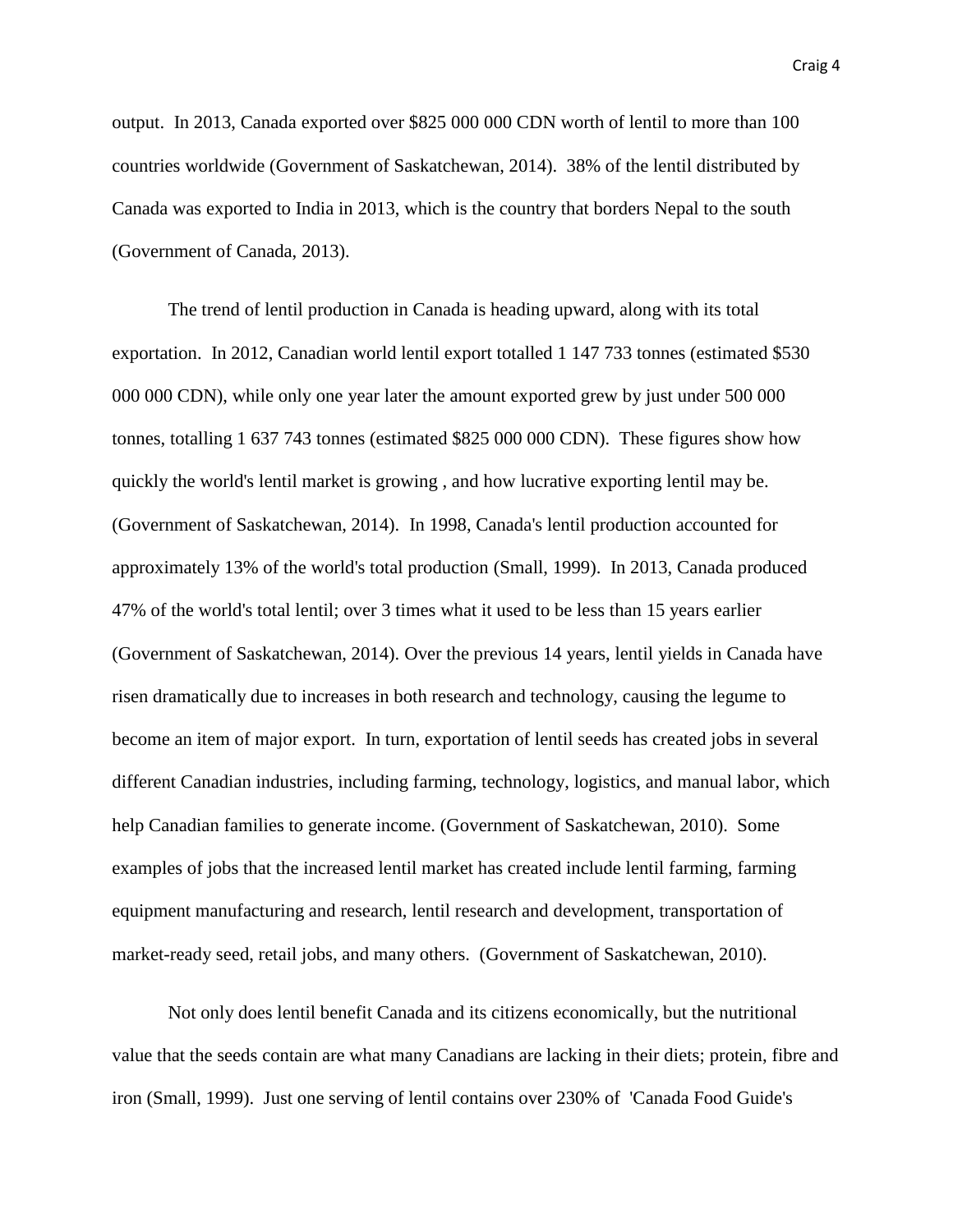Recommended Daily Values' of dietary fibres for one person, and 80% of the recommended iron intake. (Government of Saskatchewan, 2010). Lentil's total mass consists of approximately 30% protein build up, making it an excellent source of protein for consumption as well. (Government of Saskatchewan, 2010). By increasing the production of lentil in Canada, not only do the primary producers benefit from the initiation of cash flow, but the end of the chain consumers also gain from the healthy aspects of the seeds. Since lentils have a low production cost, consumers do not have to spend a lot of money when purchasing the seed to eat and cook with. They pay a very little amount to get the health benefits they are looking for.

Although lentil is currently a niche product, it is increasing in popularity due to its high nutritional benefits to consumers, paired with its low cost.

## **Section 2**

Nepal, located in Southern Asia, is a land-locked country, situated directly between India and China (worldatlas.com, 2014). The country of Nepal is divided into three regions; Himalayan region, Mid Hill region and Terai region (Naturally Nepal, 2012). These three regions differ vastly in geographical terrains, ranging from some of the world's tallest mountains to low valley's and planes. Nepal has 5 seasons, 4 of which are similar to Canada's seasons; spring, summer, autumn, winter, the fifth being monsoon. Monsoon is a season in Nepal dominated by heavy precipitation and high winds. (Naturally Nepal, 2012).

Nepal is one of the poorest countries in the world, with a USD per-capita income of \$700. (UNICEF, 2003). Nearly 80% of Nepalese citizens that are employed, however, are working in the agricultural sector. This demonstrates how prominent agriculture is to Nepal's economy, compared to Canada, where a mere 2% of the population is employed in the agricultural sector.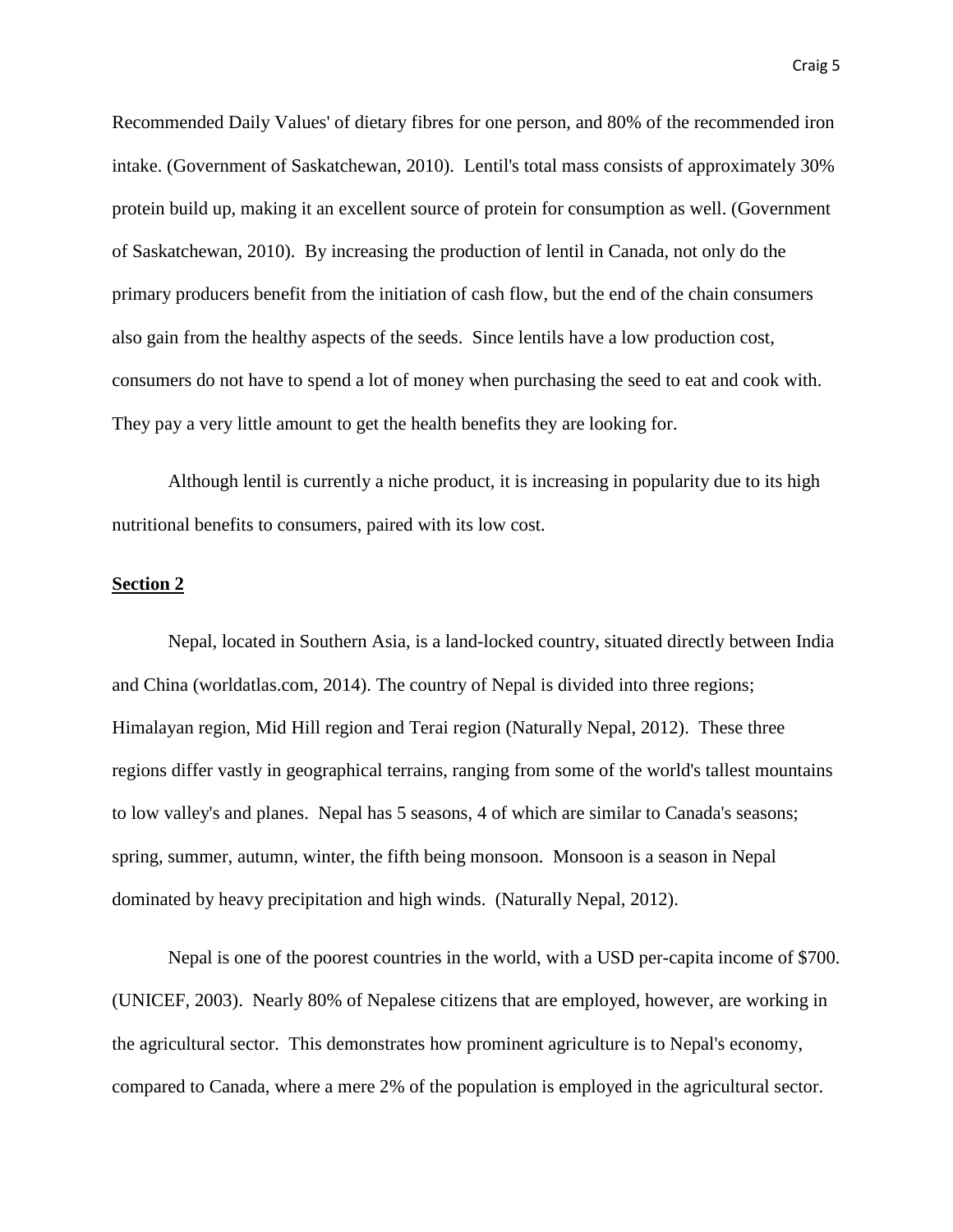(UNICEF, 2003). Nepal does not have as much land available to farm with as Canada does, which is evident just by looking at a world map. Canada's area is just under  $10\,000\,000\,\mathrm{km}^2$ , while Nepal's area is only  $165000 \text{ km}^2$  (Stats Canada, 2005).

Much like Canada would benefit from lentil farming due to their nitrogen fixing ability, Nepal would benefit for the same reasons and more (Government of Saskatchewan, 2010). Increasing nitrogen levels in the soil by fixation would be even more beneficial to Nepalese farmers than it would be to Canadian farmers, since many of Nepalese farmers cannot afford to pay for fertilizers. As a result ,the end product would be of higher quality than if the farmer had the same budget but was growing a different crop, i.e. corn (Government of Saskatchewan, 2010).

The export of Canadian researched lentil to Nepalese farmers would rely heavily on transportation. Air and ground transportation would be the 2 main methods of product movement. First, the research lentil seed would be taken by the farmers in Saskatchewan to the post office, where it would be delivered using major air carriers to India. After the arrival of the seed in India, it would be transported by train to Nepal, arriving for local farmers to use. This process would create many jobs, and circulate money between both Nepal and Canada.

If Canadian lentil companies were to sell their heavily researched seeds to Nepalese farmers for growth in Nepal, many more jobs could be created in both Canada and Nepal. Transportation would be a benefitting industry, along with both of the farming parties involved, and all other business they support along the way. Once the seed is shipped from Canada to Nepal and the farmer received the seed, it could be planted, grown, harvested and sold exclusively in Nepal. However, that being said, most farmers in Nepal do not have sufficient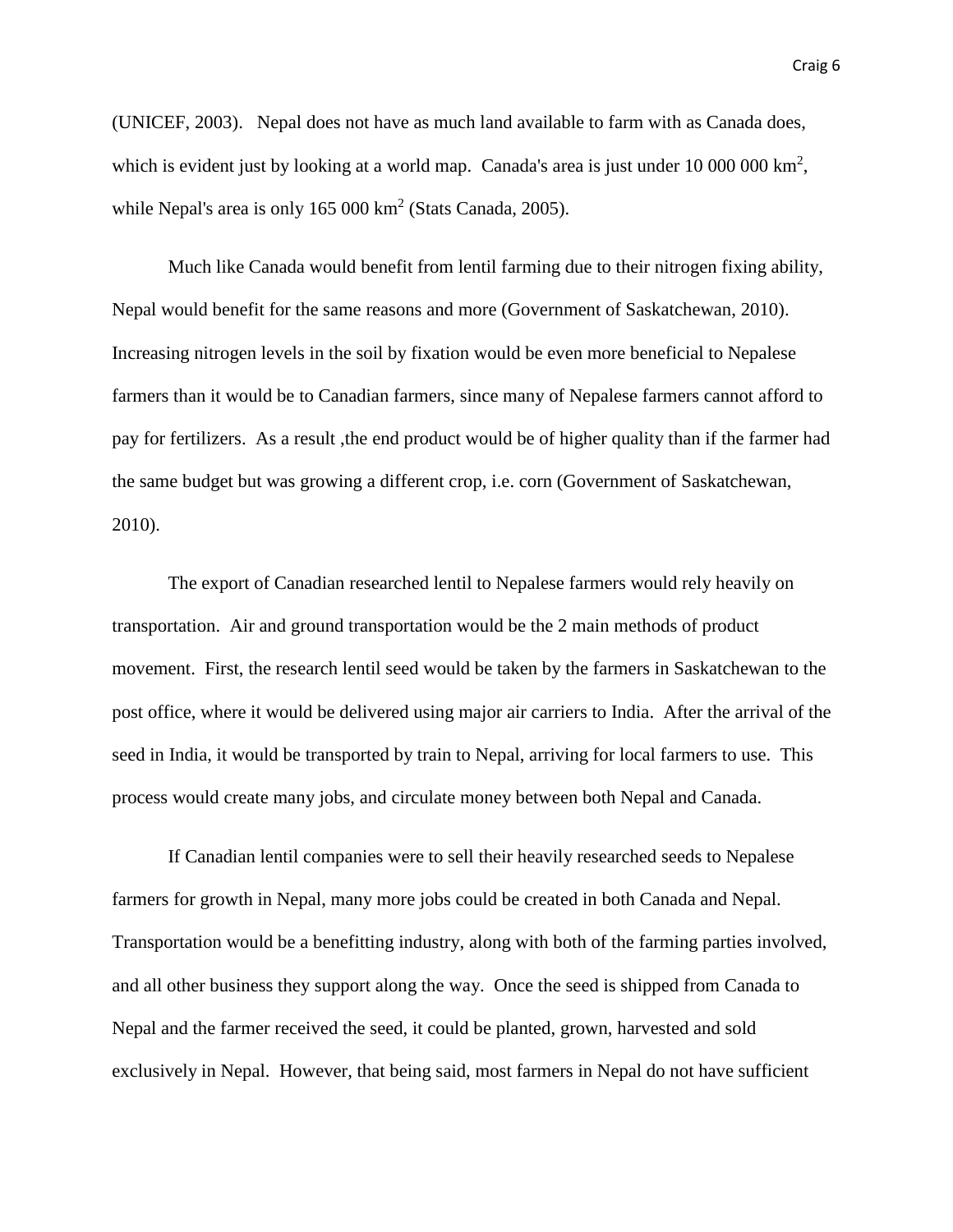Craig 7

funds available to them, since the per-capita income of Nepal is so low. (UNICEF, 2003). The ideal recipients of the researched seed would be farmers in Nepal who already have a mediumsized scale farm i.e. farmable land, combine etc. since these are the most expensive assets throughout the whole lentil farming process. Most of these farmers would already be doing well enough on their own, and growing lentil would not be as beneficial to them as it would be to a poorer farmer, although the poorer farmer would not be able to afford the upkeep of the growing process.

Since Canada is much larger than Nepal in terms of area, Canada has more farmable land available to use, especially ideal lentil growing land with the prairies in Western Canada. A more logical idea, rather than shipping seed to Nepalese farmers to grow themselves, would be to ship market-ready seed to Nepalese retailers for them to sell to the lower class consumers. Canada has a lot of land in which they could increase lentil production to begin shipping market ready product to Nepal, whereas Nepal only has a limited amount of land to grow lentil. (Stats Canada, 2005). Nepalese consumers would benefit more from the import of market ready lentil as opposed to premature lentil which still needs to go through the growing and processing. Although sending researched seed to Nepalese farmers for them to grow in Nepal would generate income for the farmers, the prices of starting a lentil farm are too high for the poor farmers of Nepal, which would make it very difficult to successfully grow lentil.

Veikle Grains Ltd. is a small seed and grain company based out of Cut Knife, Saskatchewan, that produces a variety of different lentil products including red lentils. Their business has not yet entered international markets, but doing so would benefit both them and the global recipients. The lower class Nepalese population often lacks nutrients that lentil contains, such as fibre, iron and protein, which may cause many health issues including digestive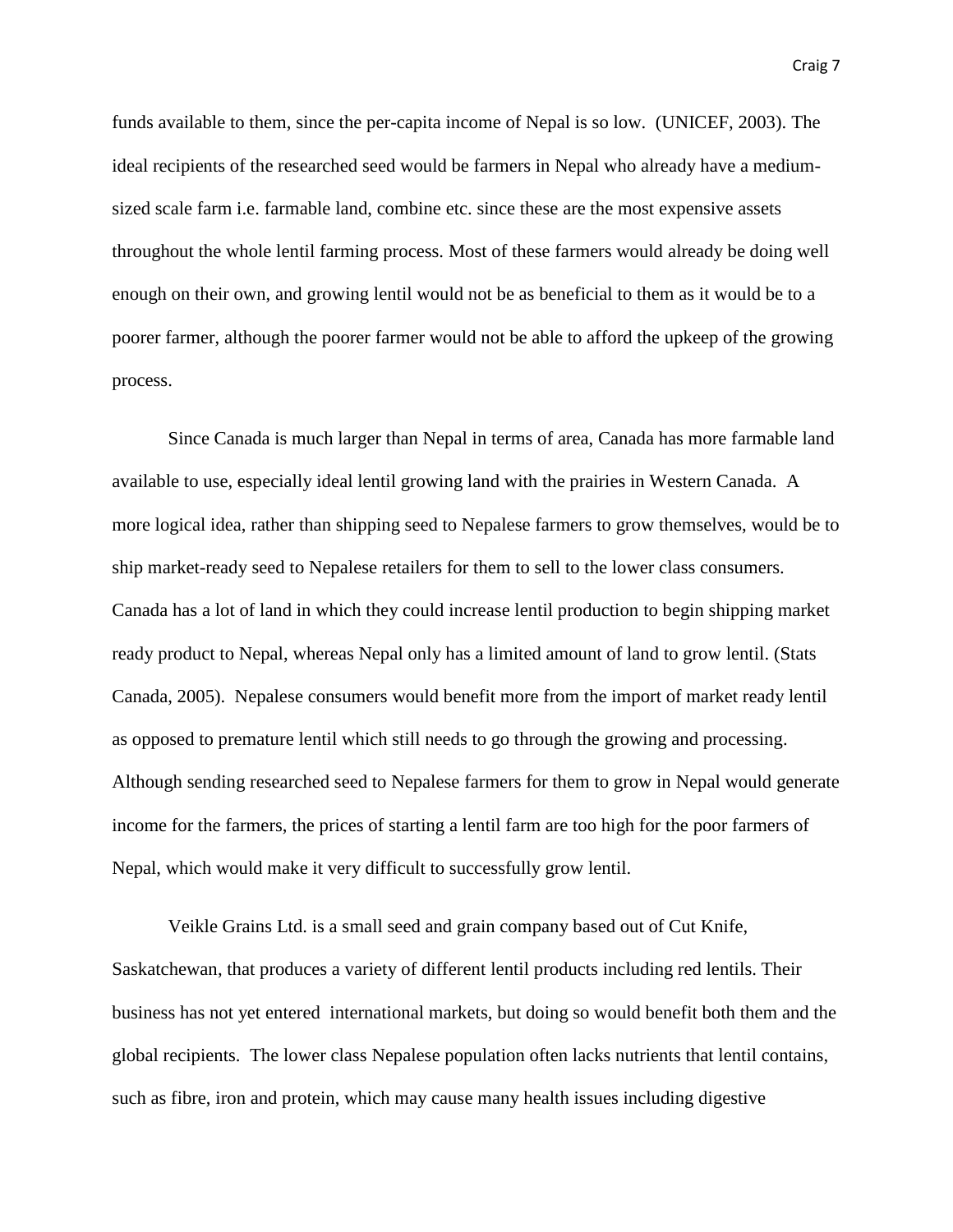irregularity, anemia, extreme fatigue, and other cardiovascular health concerns, (UNICEF, 2003). These nutrients can be obtained by increasing the lower class population's consumption of lentils, since lentils are an excellent source of fibre, iron and protein. (Government of Saskatchewan, 2010). Having a healthy, low cost crop such as lentil, that local retailers can sell in Nepal to help combat these nutrient deficiencies can benefit all parties involved. Viekle Grains Ltd. can export their lentil products to Nepalese retailer in bulk orders, in return for payment from the Nepalese stores. The citizens of Nepal can then purchase the legumes to eat dry and mix into other foods, to increase nutritional intake leading to better overall health. Both members involved benefit from the introduction of highly researched lentil to Nepal, as the retailers in Nepal will generate income and the families that purchase the lentil should achieve suitable levels of fibre, iron and protein.

## **Conclusion**

After weighing out both the benefits and the drawbacks of exporting researched Canadian lentil seeds to Nepalese farmers for them to grow and sell internally, it has been decided that it would be a greater benefit to both the importing and exporting nations if market-ready lentil seeds were instead exported from Canada to Nepal.

## **Citations**

Government of Canada [2013; accessed 19 November 2014]. http://www.agr.gc.ca/eng/industrymarkets-and-trade/statistics-and-market-information/by-product-sector/crops/cropsmarket-information-canadian-industry/market-outlook-report/lentils-situation-andoutlook-august-2010/?id=1378843374037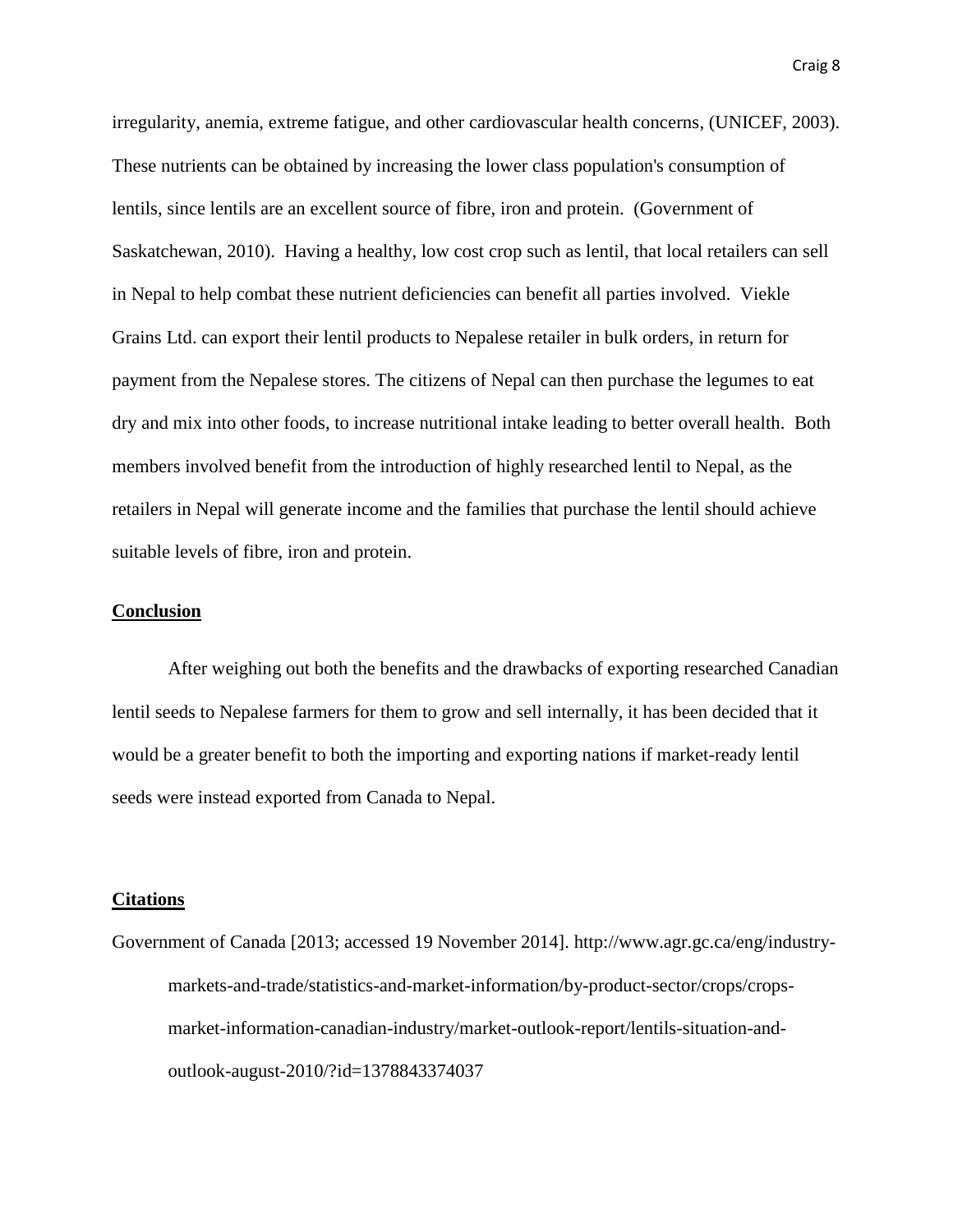Government of Canada. [2012; accessed 18 November 2014].

http://www.agr.gc.ca/eng/industry-markets-and-trade/statistics-and-market-

information/by-product-sector/crops/pulses-and-special-crops-canadian-

industry/lentil/lentil-statistics/?id=1174496962952

Government of Ontario. [2009; accessed 19 November 2014].

http://www.omafra.gov.on.ca/english/crops/pub811/7other.htm#fharvest

Government of Saskatchewan. [2010; accessed 18 November 2014].

http://www.agriculture.gov.sk.ca/Default.aspx?DN=a88f57f0-242b-40f6-8755- 1fc6df4dfa14

- Government of Saskatchewan. *2013 Specialty Crop Report* [2014; Accessed 18 November 2014]. http://www.agriculture.gov.sk.ca/Default.aspx?DN=57e075f3-2dfe-420b-9c65 a027fb1ee61c
- Government of Saskatchewan. *2014 Crop Planning Guide* [2014; accessed 20 November 2014]. http://www.agriculture.gov.sk.ca/Default.aspx?DN=86778b6a-03af-4508-985c-23b9427fbba5
- Kijiji, Saskatchewan; Farming Equipment, new and used. [2014; accessed 19 November 2014]. http://www.kijiji.ca/b-farming-equipment/saskatchewan/c341l9009

Naturally Nepal; *Geography*. [2012; accessed 20 November, 2014]. http://welcomenepal.com/promotional/know-nepal/geography/

Small, E. (1999). *New Crops for Canadian Agriculture.* ASHS Press, 33. https://www.hort.purdue.edu/newcrop/proceedings1999/pdf/v4-15.pdf

Statistics Canada. [2005; accessed 20 November 2014]. http://www.statcan.gc.ca/tablestableaux/sum-som/l01/cst01/phys01-eng.htm